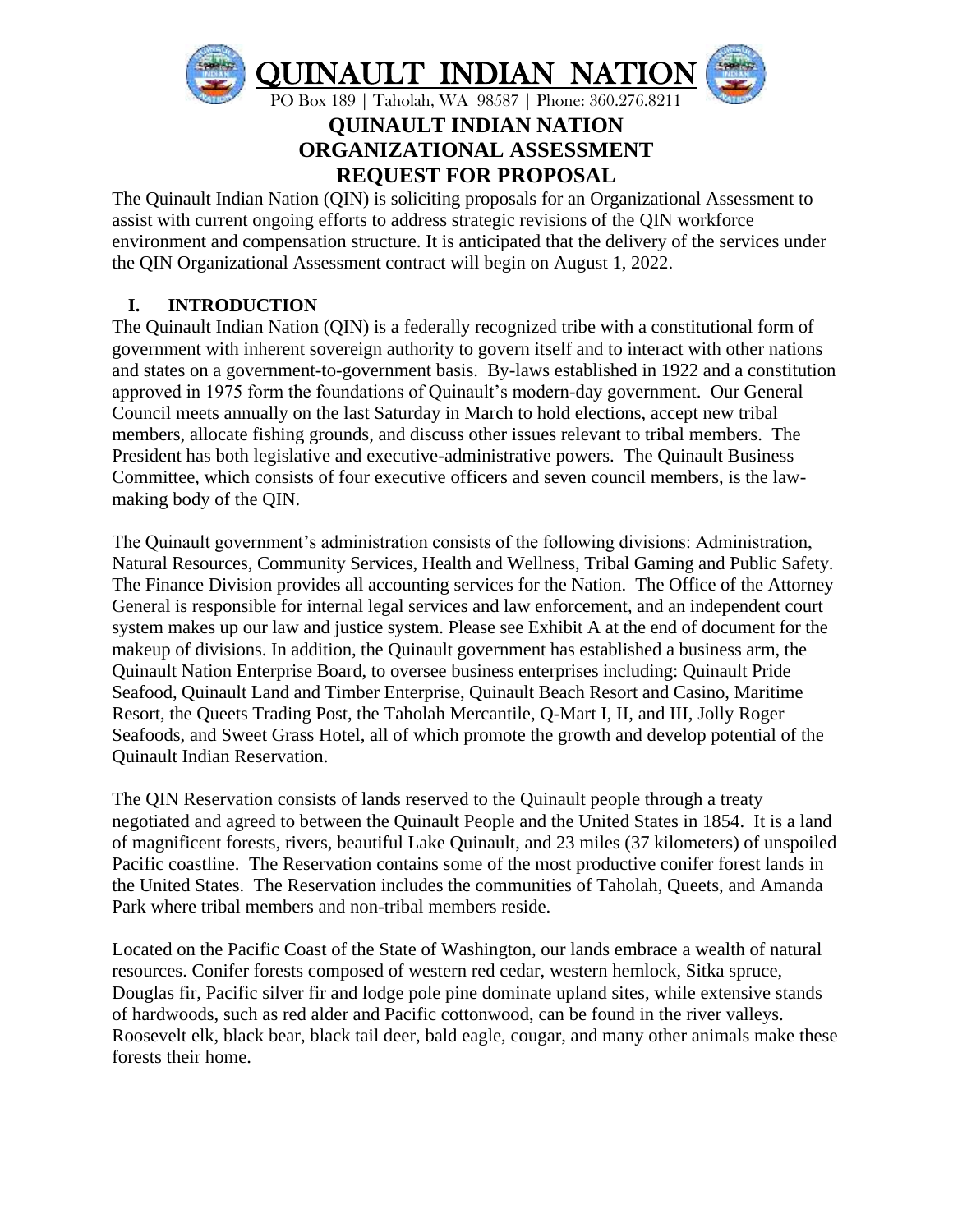

The Quinault Indian Nation is signatory to the Treaty of Olympia (1856), by which it reserved, among other things, the right of "taking fish, at all usual and accustomed fishing grounds and stations" and the privilege of hunting and gathering, among other rights, in exchange for ceding lands it historically roamed freely. The QIN's fishing area includes the Quinault Reservation and the entire Chehalis River Basin, including Grays Harbor, as well as marine waters of the Pacific Ocean.

## **II. SCOPE OF SERVICES**

The Organizational Assessment individual consultant or firm's responsibility will include the following:

Review

- Conduct a detailed examination of the Nations organizational structure and functions.
- Identify existing organizational priorities.
- Assess the functional assignments and staffing levels required to perform current duties.
- Identify current supervisory ratios and based on industry best practices and organizational needs, develop recommendations for appropriate supervisory ratios.
- Assess interdepartmental communication, coordination and collaboration
- Assess administrative strengths, i.e. financial, supervision and development of staff, risk management coordination and practices, and use of technology and identify areas requiring additional support and staffing or requiring reduction of staffing
- Review all departments operational functions and workflow process for each area.
- Review each job classification and descriptions of each position within the organization to determine whether they meet industry standards and produce an updated BLS occupation code for each position.

Recommendations

- Identify business practices and functions critical to success in key areas and performance measures that should be adopted by the Nation
- Recommend two or three organizational models.
- Provide recommendations for streamlining procedures and process for the current and required functions.
- Identify cost saving technologies to support current and future programs and operations.
- Provide training recommendations to improve operations.
- Provide recommendations to improve staff retention and support succession planning.
- Provide recommendations on FTE requirements both current and future.
- Identify and recommend any rifts or reduction in current staffing requirements.
- Identify performance measures that should be adopted by the Nation.
- Identify benchmarks in terms of overall budgetary considerations for similarly sized entities by area (both dollar amount and percentage of revenue).
- Identify benchmarks for key positions.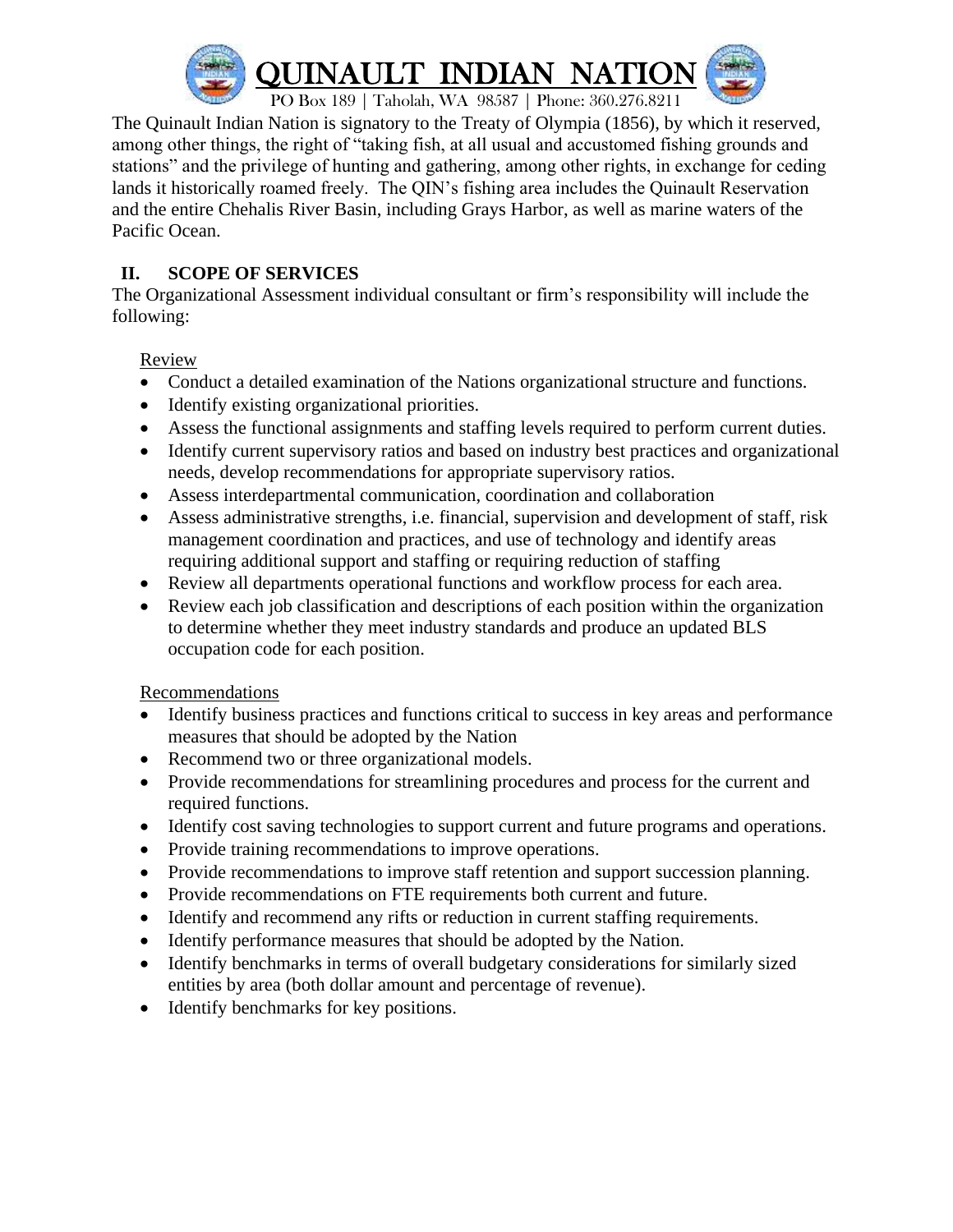

# **III. QUALIFICATIONS & SUBMISSION**

The consulting team or individual must demonstrate significant experience in conducting thorough organizational assessments of government entities, with experience working with an understanding Tribal government structure. The proposal must contain the following:

- A. Executive Summary, a brief cover letter describing the consultant/firm's interest in the project, with primary contact person, address, email, and telephone number.
- B. Background, include relevant experience of the firm or individual within the last five (5) years, specifically related to government organizations (in Tribal or non-Tribal sectors). Include the Curriculum Vitae (CV) of all individuals who will be working on this project.
- C. Description of the Proposed Approach and Methodology for carrying out the Scope of Work. The description should identify major tasks to complete the Scope of Work, if a firm the organization of the project team, and the roles and responsibilities of individual members. The description should convey the firm's/consultants understanding of the project, as well as, a proposed timeline of the contract.
- D. Description of Previous Participation in Tribal government programs or in working with a Tribes. Certify whether you are an Indian business or a member of an Indian Tribe.
- E. Current Clients and References: the submission should contain:
	- a. A complete list of current public sector clients and those served within the preceding twelve months of the submission deadline.
	- b. A list of all clients for whom you have provided organizational assessments to within the past five years and an example of a success achieved with them. Include client, contact name, email address and phone number.
	- c. A list of all Tribal governments you have provided organizational assessments to including their contact's name, email address and phone number.
- F. Cost of the Proposal for Scope of Work

# **IV. TERMS OF CONTRACT**

Upon selection, a determination will be made for begging the timeframe of services.

# **V. EVALUATION CRITERIA**

Proposals will be evaluated by a committee of professional staff and policy representatives. The following will be considered:

- Ability to meet all proposal requirements
- Technical evaluation of the proposal
- Verifiable Organizational Assessment Experience
- Assessment of capacity to deliver the required services

Indian preference applies.